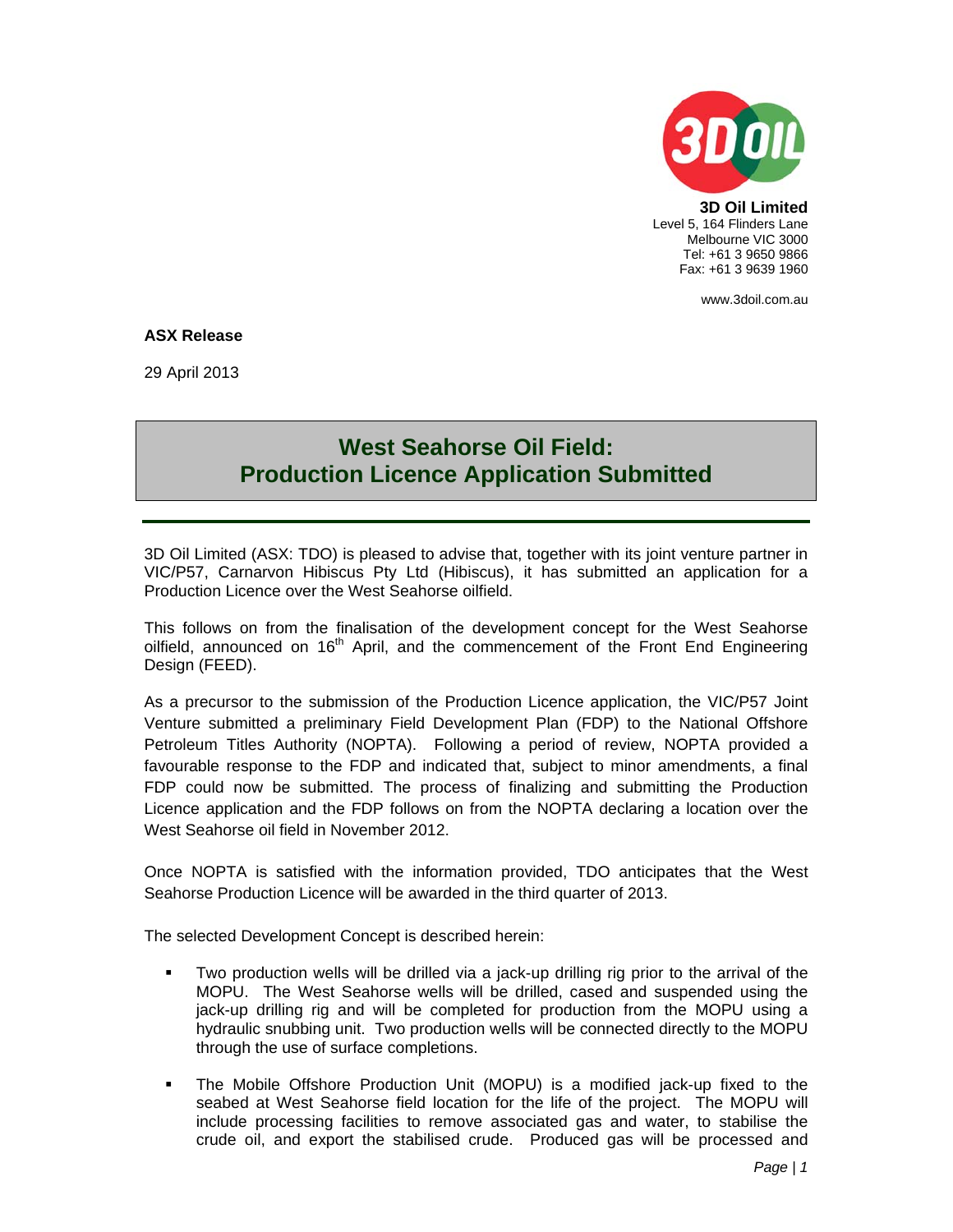utilized for fuel gas and enhanced recovery (gas lift) with the remaining gas being flared. Produced water will be treated to regulatory requirement quality and disposed overboard.

 The stabilised oil will be produced via a 1.5km 4-inch flexible flowline to a catenary anchor leg moored (CALM) buoy and flexible hose to a Floating Storage Offloading (FSO) vessel. The FSO can then either load to another vessel in tandem mooring or shuttle the crude to a refinery.



*Location map showing the West Seahorse location* 

3D Oil's Managing Director Noel Newell commented that

*"Submitting an application for a Production Licence is another significant step toward bringing the West Seahorse Field into production. Since bringing Hibiscus in as a JV partner, we have made very rapid progress in commercializing the field. This rate of progress is anticipated to continue to first oil; an event now on our horizon"* 

## West Seahorse Oil Field Background

Independent experts engaged by 3D Oil have determined a best estimate of 9.2 million barrels of recoverable oil from West Seahorse (2C Contingent Resources).

The West Seahorse oil reservoir is approximately 1400 metres below sea level in some of the same high-productivity sandstones that have historically contributed to the prolific oil fields of the Gippsland Basin. Initial oil production rates are expected to be as high as 12,000 barrels of oil per day.

The joint venture has adopted an aggressive project schedule and has assembled a project team who have been working on engineering, planning and approvals for the West Seahorse development project, with the objective of producing oil within approximately two years.